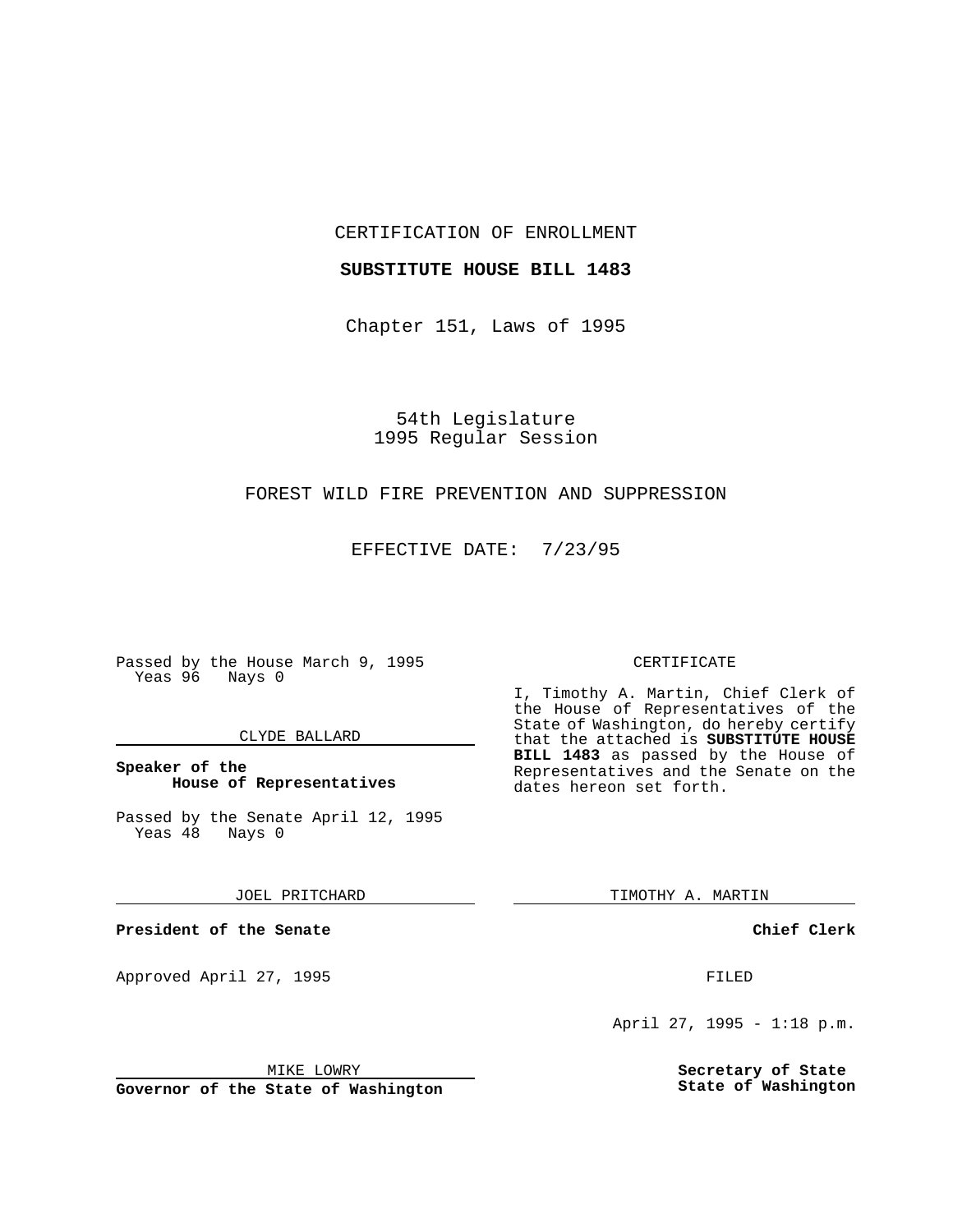# **SUBSTITUTE HOUSE BILL 1483** \_\_\_\_\_\_\_\_\_\_\_\_\_\_\_\_\_\_\_\_\_\_\_\_\_\_\_\_\_\_\_\_\_\_\_\_\_\_\_\_\_\_\_\_\_\_\_

\_\_\_\_\_\_\_\_\_\_\_\_\_\_\_\_\_\_\_\_\_\_\_\_\_\_\_\_\_\_\_\_\_\_\_\_\_\_\_\_\_\_\_\_\_\_\_

Passed Legislature - 1995 Regular Session

#### **State of Washington 54th Legislature 1995 Regular Session**

**By** House Committee on Natural Resources (originally sponsored by Representatives Pennington, Elliot, Stevens, Huff, Mielke, Johnson, L. Thomas, McMahan and Sheahan)

Read first time 02/27/95.

 AN ACT Relating to the prevention and suppression of forest wild fires; amending RCW 76.04.165; and adding a new section to chapter 76.04 RCW.

BE IT ENACTED BY THE LEGISLATURE OF THE STATE OF WASHINGTON:

 NEW SECTION. **Sec. 1.** A new section is added to chapter 76.04 RCW to read as follows:

 (1) The legislature hereby finds and declares that forest wild fires are a threat to public health and safety and can cause catastrophic damage to public and private resources, including clean air, clean water, fish and wildlife habitat, timber resources, forest soils, scenic beauty, recreational opportunities, structures, and other improvements; and that it is in the public interest to protect forests and forest resources by preventing and suppressing forest wild fires. (2) The legislature hereby finds and declares that it is in the public interest to establish and maintain a complete, cooperative, and coordinated forest fire protection and suppression program for the state; that, second only to saving lives, the primary mission of the department is protecting forest resources and suppressing forest wild fires; that a primary mission of rural fire districts and municipal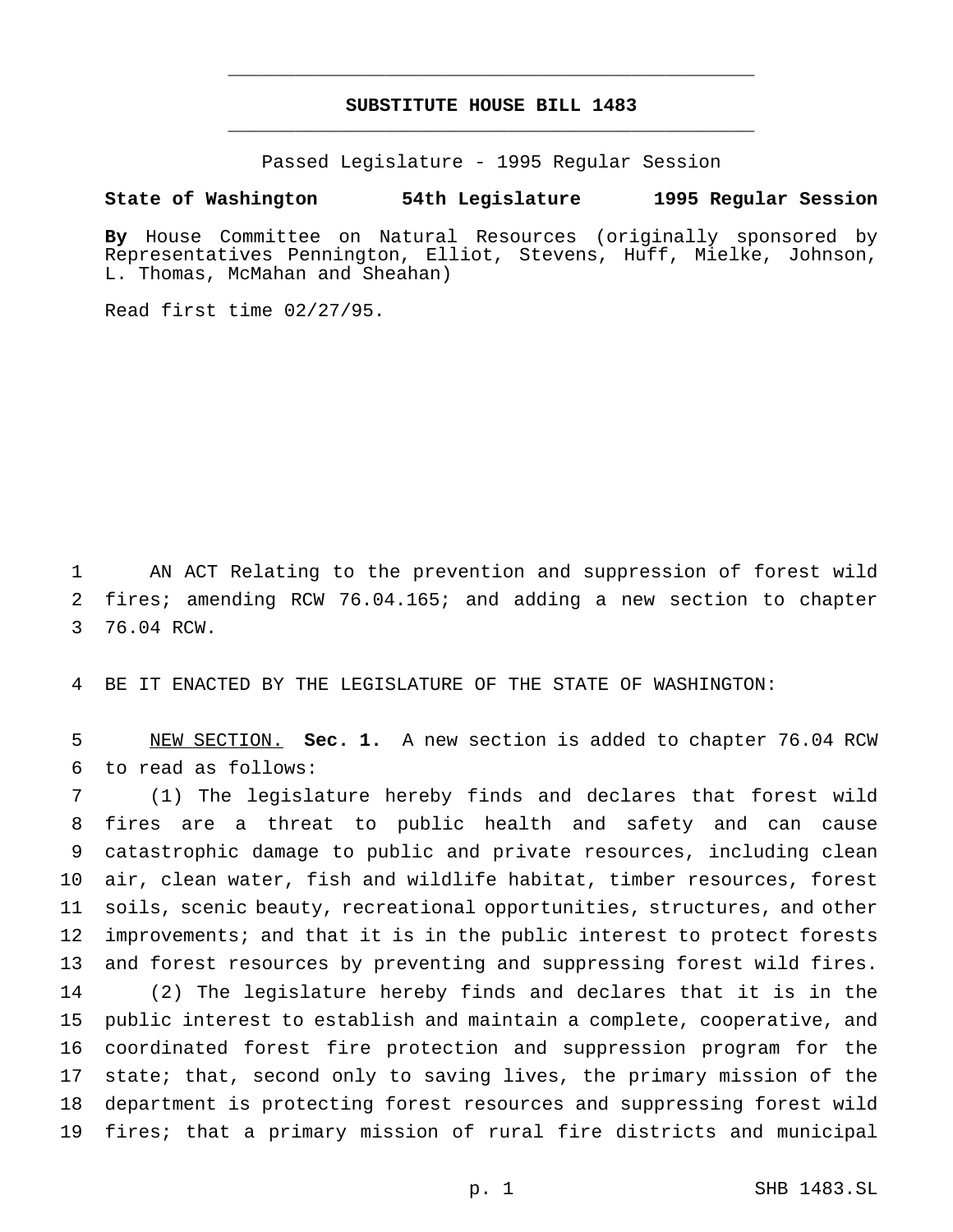fire departments is protecting improved property and suppressing structural fires; and that the most effective way to protect structures is for the department to focus its efforts and resources on aggressively suppressing forest wild fires.

 (3) The legislature also acknowledges the natural role of fire in forest ecosystems, and finds and declares it in the public interest to use fire under controlled conditions to prevent wild fires by maintaining healthy forests and eliminating sources of fuel.

 **Sec. 2.** RCW 76.04.165 and 1988 c 273 s 2 are each amended to read as follows:

 (1) The legislature finds and declares that forest lands within the state are increasingly being used for residential purposes; that the risk to life and property is increasing from forest fires which may 14 destroy developed property; ((that the department's primary mission is 15 to protect forest land and suppress forest fires; that a primary mission of the rural fire districts and municipal fire departments is 17 to protect improved property and suppress structural fires;)) that, 18 based on the primary missions for the respective fire control agencies 19 established in this chapter, adjustment of the geographic areas of 20 responsibility ((for the respective fire control agencies)) has not kept pace with the increasing use of forest lands for residential purposes; and that the department should work with the state's other fire control agencies to define geographic areas of responsibility that are more consistent with their respective primary missions.

 (2) To accomplish the purposes of subsection (1) of this section, the department shall establish a procedure to clarify its geographic areas of responsibility. The areas of department protection shall be called forest protection zones. The forest protection zones shall include all forest land which the department is obligated to protect but shall not include forest land within rural fire districts or municipal fire districts which affected local fire control agencies agree, by mutual consent with the department, is not appropriate for department protection. Forest land not included within a forest protection zone established by mutual agreement of the department and a rural fire district or a municipal fire district shall not be assessed under RCW 76.04.610 or 76.04.630.

 (3) After the department and any affected local fire protection agencies have agreed on the boundary of a forest protection zone, the